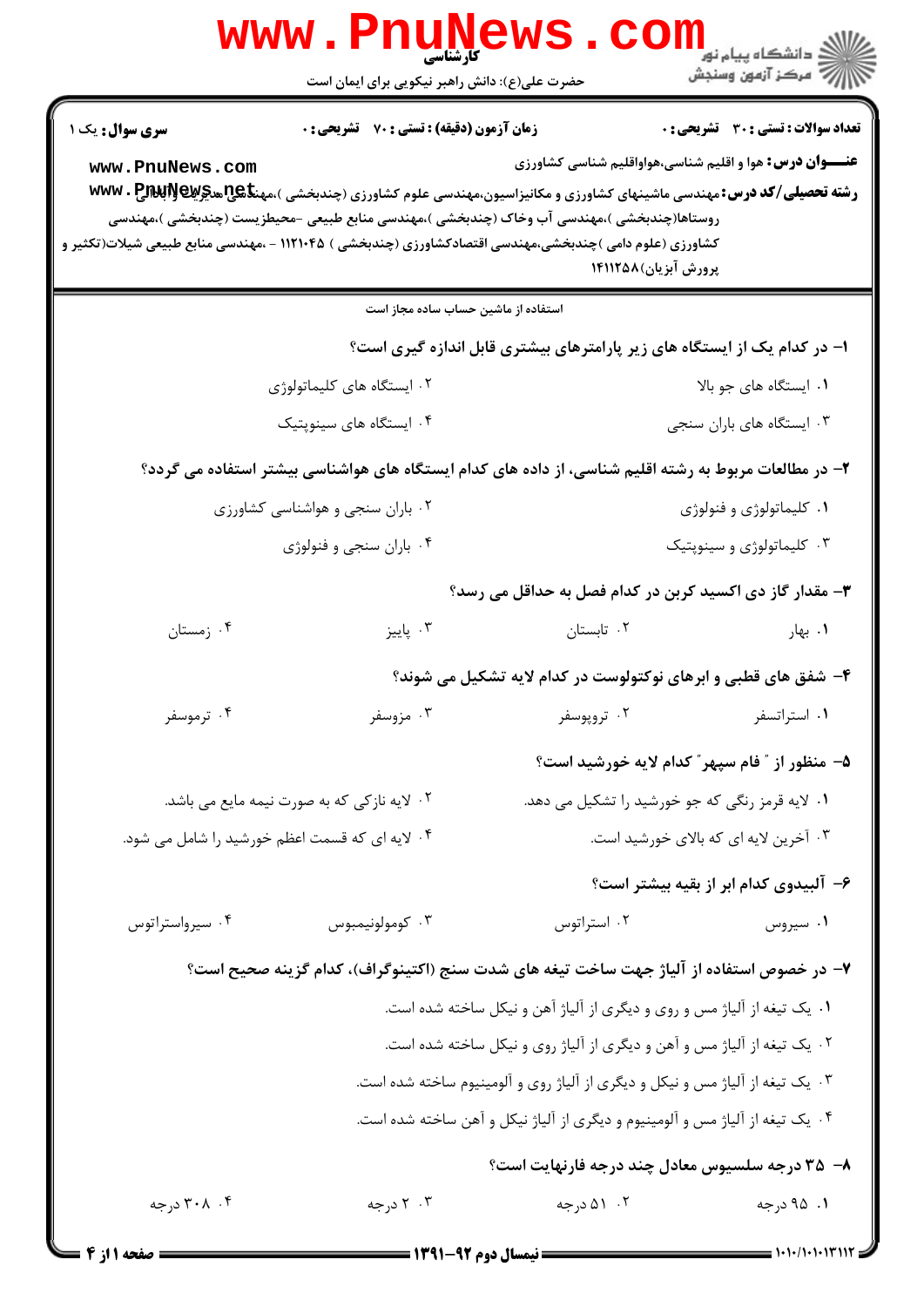|                                    | <b>www.PnuNews</b><br>كآرشناسي                                                                                                                                                                                                                                                                 |                                                                                     |                                                                                                                |
|------------------------------------|------------------------------------------------------------------------------------------------------------------------------------------------------------------------------------------------------------------------------------------------------------------------------------------------|-------------------------------------------------------------------------------------|----------------------------------------------------------------------------------------------------------------|
|                                    | حضرت علی(ع): دانش راهبر نیکویی برای ایمان است                                                                                                                                                                                                                                                  |                                                                                     |                                                                                                                |
| سری سوال : ۱ یک<br>www.PnuNews.com | <b>زمان آزمون (دقیقه) : تستی : 70 ٪ تشریحی : 0</b><br><b>رشته تحصیلی/کد درس:</b> مهندسی ماشینهای کشاورزی و مکانیزاسیون،مهندسی علوم کشاورزی (چندبخشی )،مهن <del>تا U</del> S&چیهچیپهکاپالا با www<br>روستاها(چندبخشی )،مهندسی آب وخاک (چندبخشی )،مهندسی منابع طبیعی -محیطزیست (چندبخشی )،مهندسی |                                                                                     | <b>تعداد سوالات : تستی : 30 ٪ تشریحی : 0</b><br><b>عنـــوان درس:</b> هوا و اقلیم شناسی،هواواقلیم شناسی کشاورزی |
|                                    | کشاورزی (علوم دامی )چندبخشی،مهندسی اقتصادکشاورزی (چندبخشی ) ۱۱۲۱۰۴۵ - ،مهندسی منابع طبیعی شیلات(تکثیر و                                                                                                                                                                                        | پرورش آبزیان)۱۴۱۱۲۵۸                                                                |                                                                                                                |
|                                    |                                                                                                                                                                                                                                                                                                | ۹- در کدام نوع دماسنج، مخزن و لوله دماسنج در دو محیط قرار می گیرند؟                 |                                                                                                                |
| ۰۴ دماسنج کوارتز                   | ۰۳ دماسنج بوردن                                                                                                                                                                                                                                                                                | ۰۲ دماسنج خاک                                                                       | ٠١ دماسنج صوتى                                                                                                 |
|                                    |                                                                                                                                                                                                                                                                                                | ۱۰- در رابطه با تغییرات شبانه روزی دما، کدام عبارت صحیح است؟                        |                                                                                                                |
|                                    |                                                                                                                                                                                                                                                                                                | ۰۱ تغییرات شبانه روزی دما در دره ها کمتر از نواحی کوهستانی می باشد.                 |                                                                                                                |
|                                    |                                                                                                                                                                                                                                                                                                | ۰۲ تغییرات شبانه روزی دما در نواحی کوهستانی بیشتر از دشت هاست.                      |                                                                                                                |
|                                    |                                                                                                                                                                                                                                                                                                | ۰۳ تغییرات شبانه روزی دما در دره ها بیشتر از دشت هاست.                              |                                                                                                                |
|                                    |                                                                                                                                                                                                                                                                                                | ۰۴ تغییرات شبانه روزی دما با کاهش ارتفاع منطقه، کاهش می یابد.                       |                                                                                                                |
|                                    | 1۱– گرادیان دمایی در کدام نوع وارونگی معمولاً کمتر از سایر انواع وارونگی های دمایی است؟                                                                                                                                                                                                        |                                                                                     |                                                                                                                |
| ۰۴ وارونگی جبهه ای                 | ۰۳ وارونگي تشعشعي                                                                                                                                                                                                                                                                              | ۰۲ وارونگی توربولانسی                                                               | ۰۱ وارونگی فرونشینی                                                                                            |
|                                    |                                                                                                                                                                                                                                                                                                |                                                                                     | ۱۲- هدایت حرار تی خاک به چه عواملی بستگی دارد؟                                                                 |
|                                    | ۰۲ پوکی، رطوبت، مواد معدنی                                                                                                                                                                                                                                                                     |                                                                                     | ٠١ تخلخل، رطوبت، مواد معد                                                                                      |
|                                    | ۰۴ پوکی، رطوبت، مواد آلی                                                                                                                                                                                                                                                                       |                                                                                     | ۰۳ تخلخل، رطوبت، مواد آلي                                                                                      |
|                                    |                                                                                                                                                                                                                                                                                                |                                                                                     | <b>۱۳</b> - کدام عبارت صحیح است؟                                                                               |
|                                    |                                                                                                                                                                                                                                                                                                | ٠١ نيروي باد و حركت آن با گراديان فشاري نسبت معكوس دارد.                            |                                                                                                                |
|                                    |                                                                                                                                                                                                                                                                                                | ۰۲ همیشه باد از سمتی که فشار کمتری دارد به سمتی که فشار بیشتری دارد، جریان می یابد. |                                                                                                                |
|                                    |                                                                                                                                                                                                                                                                                                | ۰۳ هر چه جرم ویژه هوا بیشتر باشد، نیروی گرادیان فشار نیز بیشتر خواهد بود.           |                                                                                                                |
|                                    |                                                                                                                                                                                                                                                                                                | ۰۴ هر چه فاصله خطوط هم فشار كمتر باشد، نيروى گراديان فشار نيز قوى تر است.           |                                                                                                                |
|                                    | ۱۴- برای مشخص کردن جهت باد در سیستم حرفی، مبدأ اندازه گیری جهت، کدام گزینه است؟                                                                                                                                                                                                                |                                                                                     |                                                                                                                |
| ۰۴ غرب                             | ۰۳ شرق                                                                                                                                                                                                                                                                                         | ۰۲ جنوب                                                                             | ۰۱ شمال                                                                                                        |
|                                    |                                                                                                                                                                                                                                                                                                |                                                                                     | 15- یک نات معادل چند سانتی متر بر ثانیه است؟                                                                   |
| 94cm/s $\cdot$ $\cdot$             | $76 \text{cm/s}$ .                                                                                                                                                                                                                                                                             | $51 \text{cm/s}$ . $\text{V}$                                                       | $27 \text{cm/s}$ .                                                                                             |
|                                    |                                                                                                                                                                                                                                                                                                | ۱۶– کدام گزینه می تواند عامل مهمی در ذوب شدن برف ها محسوب شود؟                      |                                                                                                                |
| ۰۴ باد دره                         | ۰۳ باد فون                                                                                                                                                                                                                                                                                     | ۰۲ باد کوه                                                                          | ۰۱ نسی <sub>م</sub> خشکی                                                                                       |
| = صفحه 2 از 4                      |                                                                                                                                                                                                                                                                                                | ـــــــــــــ نیمسال دوم ۹۲-۱۳۹۱ ــــــــ                                           | $=$ $\frac{1}{1}$ $\frac{1}{1}$                                                                                |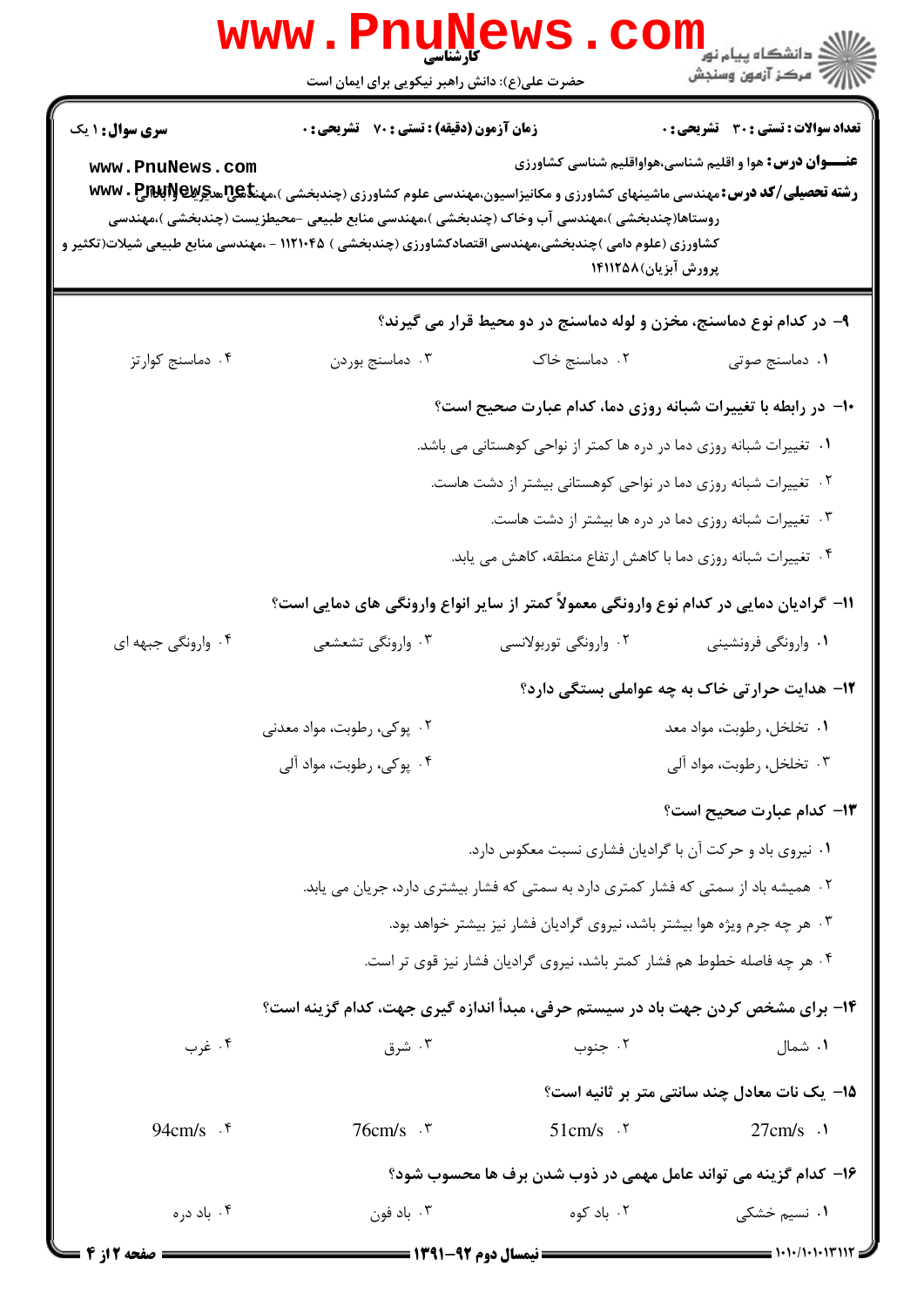| <b>www.PnuNews</b>                                             |                                                                                                  |                                                                                                                                                                                                                                                                                                                                            |                       |  |
|----------------------------------------------------------------|--------------------------------------------------------------------------------------------------|--------------------------------------------------------------------------------------------------------------------------------------------------------------------------------------------------------------------------------------------------------------------------------------------------------------------------------------------|-----------------------|--|
|                                                                |                                                                                                  | حضرت علی(ع): دانش راهبر نیکویی برای ایمان است                                                                                                                                                                                                                                                                                              |                       |  |
| تعداد سوالات : تستي : 30 ٪ تشريحي : 0                          |                                                                                                  | <b>زمان آزمون (دقیقه) : تستی : 70 قشریحی : 0</b>                                                                                                                                                                                                                                                                                           | سری سوال: ۱ یک        |  |
| <b>عنـــوان درس:</b> هوا و اقلیم شناسی،هواواقلیم شناسی کشاورزی |                                                                                                  | <b>رشته تحصیلی/کد درس: م</b> هندسی ماشینهای کشاورزی و مکانیزاسیون،مهندسی علوم کشاورزی (چندبخشی )،مهن <b>تای پیچچ بینچ www . P</b><br>روستاها(چندبخشی )،مهندسی آب وخاک (چندبخشی )،مهندسی منابع طبیعی –محیطزیست (چندبخشی )،مهندسی<br>کشاورزی (علوم دامی )چندبخشی،مهندسی اقتصادکشاورزی (چندبخشی ) ۱۱۲۱۰۴۵ - ،مهندسی منابع طبیعی شیلات(تکثیر و | www.PnuNews.com       |  |
|                                                                | پرورش آبزیان)۱۴۱۱۲۵۸                                                                             |                                                                                                                                                                                                                                                                                                                                            |                       |  |
| ٠١. کیسه ای                                                    | ۱۷- برای اندازه گیری تغییرات کوچک جهت باد، استفاده از کدام باد نما دقیق تر است؟<br>۰۲ دو صفحه ای | ۰۳ یک صفحه ای                                                                                                                                                                                                                                                                                                                              | ۰۴ فنجاني             |  |
|                                                                |                                                                                                  | ۱۸- وجود ابرهای استراتوکومولوسی همراه با مه فرا رفتی و باران ریزه از مشخصه های کدام توده هواست؟                                                                                                                                                                                                                                            |                       |  |
| ۰۱ توده هوای گرم پایدار                                        |                                                                                                  | ۰۲ توده هوای سرد پایدار                                                                                                                                                                                                                                                                                                                    |                       |  |
| ۰۳ توده هوای گرم ناپایدار                                      |                                                                                                  | ۰۴ توده هوای سرد ناپایدار                                                                                                                                                                                                                                                                                                                  |                       |  |
|                                                                | ۱۹- در روی نقشه های هواشناسی، خط پر ارغوانی رنگ نشانگر کدام جبهه است؟                            |                                                                                                                                                                                                                                                                                                                                            |                       |  |
| ۰۱ جبهه مسدود                                                  | ۰۲ جبهه ساکن                                                                                     | ۰۳ جبهه گرم                                                                                                                                                                                                                                                                                                                                | ۰۴ جبهه سرد           |  |
|                                                                |                                                                                                  | ۲۰- عبور کردن هوای سرد قاره ای از روی سطح گرم اقیانوسی، منجر به تشکیل کدام نوع مه می شود؟                                                                                                                                                                                                                                                  |                       |  |
| ۰۱ مه فراشیبی                                                  | ۰۲ مه تابشی                                                                                      | ۰۳ مه فرا رفتي                                                                                                                                                                                                                                                                                                                             | ۰۴ مه جبهه ای         |  |
|                                                                | <b>۲۱</b> - واژه Alto قبل از نام ابر، نشانگر چه خصوصیتی برای ابر است؟                            |                                                                                                                                                                                                                                                                                                                                            |                       |  |
| ۰۱ متراکم بودن ابر                                             | ۰۲ ارتفاع بالای ابر                                                                              | ۰۳ باران زا بودن ابر                                                                                                                                                                                                                                                                                                                       | ۰۴ ضخامت زياد ابر     |  |
|                                                                |                                                                                                  | ۲۲- در صورتی که باران قبل از رسیدن به سطح زمین، تبخیر شود و به اتمسفر برگردد، چه شکلی از بارندگی نام دارد؟                                                                                                                                                                                                                                 |                       |  |
| ۰۱ گليز                                                        | ۰۲ باران يخ زده                                                                                  | ۰۳ آلیزه                                                                                                                                                                                                                                                                                                                                   | ۰۴ باران ريزه         |  |
|                                                                | ۲۳– در زمان تخلیه کدام باران نگار، میزان بارندگی اندازه گیری نمی شود؟                            |                                                                                                                                                                                                                                                                                                                                            |                       |  |
| ۰۱ باران نگار سیفونی                                           | ۰۲ باران نگار ظرف مايل                                                                           | ۰۳ باران نگار وزنی                                                                                                                                                                                                                                                                                                                         | ۰۴ باران نگار ترازویی |  |
|                                                                |                                                                                                  | ۲۴– "حداکثر مقدار آبی که در شرایط دمایی معین می تواند از سطح آب یا خاک وارد اتمسفر گردد" تعریف کدام تبخیر است؟                                                                                                                                                                                                                             |                       |  |
| ۰۱ تبخیر درونی                                                 | ۰۲ تبخیر واقعی                                                                                   | ۰۳ تبخیر پتانسیل                                                                                                                                                                                                                                                                                                                           | ۰۴ تبخیر سطحی         |  |
|                                                                | ۲۵– کدام یک از روش های تخمین تبخیر از سطح آزاد آب ها از بقیه دقیق تر است؟                        |                                                                                                                                                                                                                                                                                                                                            |                       |  |
| ۰۱ روش کونتان                                                  | ۰۲ روش پنمن                                                                                      | ۰۳ روش لوژن                                                                                                                                                                                                                                                                                                                                | ۰۴ روش میر            |  |
|                                                                |                                                                                                  |                                                                                                                                                                                                                                                                                                                                            |                       |  |
| $15cm$ $\cdot$                                                 | $25cm$ $\cdot$ $\cdot$                                                                           | $35cm \cdot r$                                                                                                                                                                                                                                                                                                                             | 46cm . r              |  |